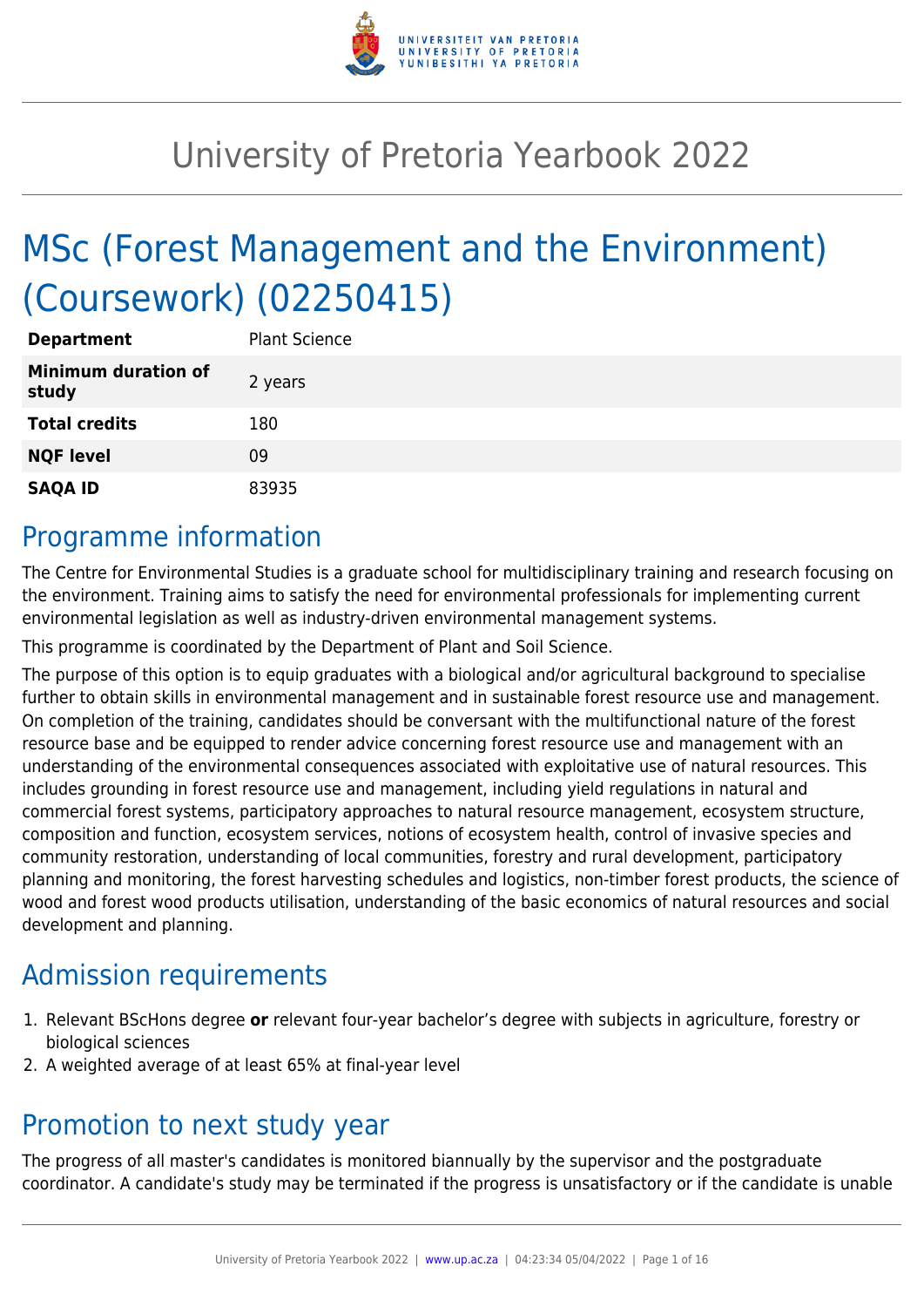

to finish his/her studies during the prescribed period.

Subject to exceptions approved by the Dean, on recommendation of the relevant head of department, and where applicable, a student may not enter for the master's examination in the same module more than twice.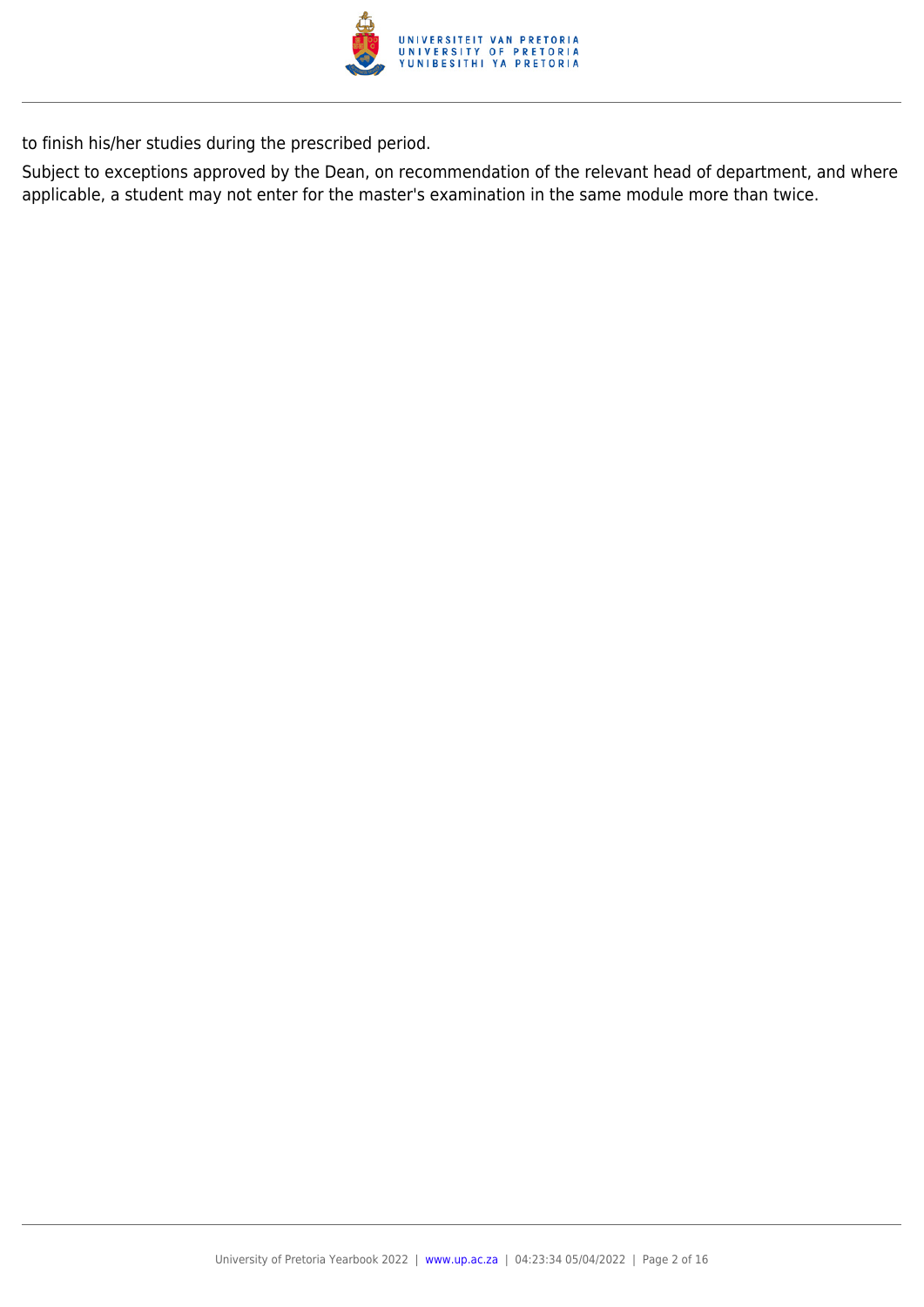

# Curriculum: Year 1

### **Minimum credits: 180**

#### **Programme information:**

Minimum credits: 180 Core credits: 135 Elective credits: 45

# **Core modules**

### **Environmental paradigms 810 (ENV 810)**

| <b>Module credits</b>         | 15.00                                    |
|-------------------------------|------------------------------------------|
| <b>NQF Level</b>              | 09                                       |
| <b>Prerequisites</b>          | No prerequisites.                        |
| <b>Contact time</b>           | 5 discussion classes per week            |
| <b>Language of tuition</b>    | Module is presented in English           |
| <b>Department</b>             | Geography Geoinformatics and Meteorology |
| <b>Period of presentation</b> | Semester 1                               |

### **Module content**

Environmental philosophy and ethics, environmental ecology, environment, society and development, environmental economics, environmental management, critical resources management: water utilisation, air quality control, land-use planning: soil characteristics, biodiversity planning, critical resource management: determinism vs co-evolutionary environmental frameworks, research methodology and practice.

### **Environmental law 816 (ENV 816)**

| <b>Module credits</b>         | 15.00                                                                  |
|-------------------------------|------------------------------------------------------------------------|
| <b>NQF Level</b>              | 09                                                                     |
| <b>Service modules</b>        | Faculty of Law                                                         |
| <b>Prerequisites</b>          | No prerequisites.                                                      |
| <b>Contact time</b>           | 1 lecture per week, 1 web-based period per week, 2 practicals per week |
| <b>Language of tuition</b>    | Module is presented in English                                         |
| <b>Department</b>             | Geography Geoinformatics and Meteorology                               |
| <b>Period of presentation</b> | Semester 1 or Semester 2                                               |

### **Module content**

Legislation for sustainable development within the framework of international agreements, the different acts affecting water quality and water use, the SEMAs within the NEMA framework, the NEMA EIA regulations, legislation pertaining to hazardous substances, interaction between mining development and NEMA, energy law, strategic environmental legislation, marine and coastal management.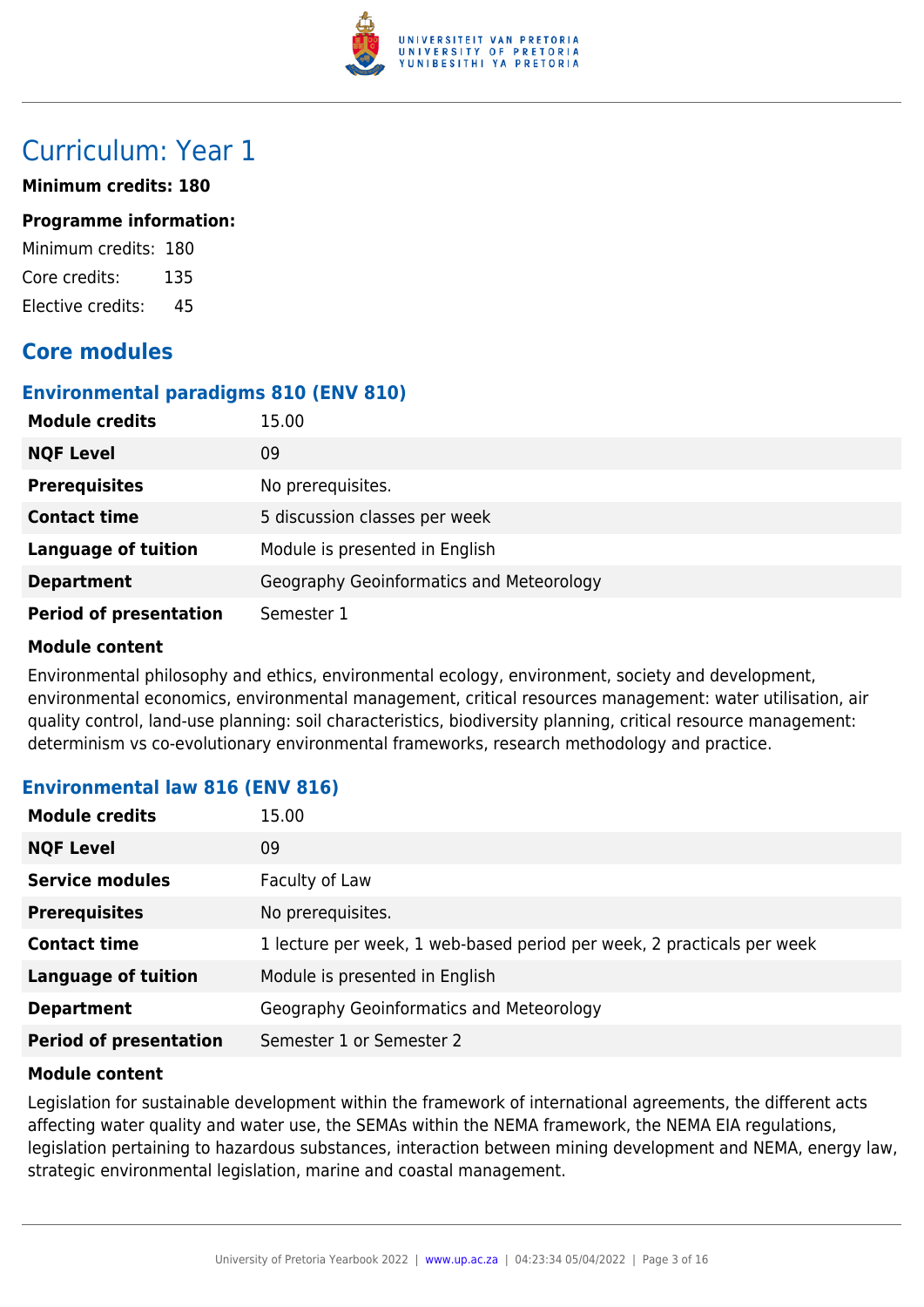

### **Mini-dissertation 891 (ENV 891)**

| <b>Module credits</b>         | 90.00                                    |
|-------------------------------|------------------------------------------|
| <b>NQF Level</b>              | 09                                       |
| <b>Prerequisites</b>          | No prerequisites.                        |
| <b>Language of tuition</b>    | Module is presented in English           |
| <b>Department</b>             | Geography Geoinformatics and Meteorology |
| <b>Period of presentation</b> | Year                                     |

### **Module content**

The student needs to conduct a research project under the supervision of an academic member of staff associated with the Centre for Environmental Studies. This project needs to be of a sufficient quality to be publishable in the open scientific literature. The research report is examined as a manuscript for a suitable journal.

### **General introduction to forestry 831 (FOR 831)**

| <b>Module credits</b>         | 15.00                                                        |
|-------------------------------|--------------------------------------------------------------|
| <b>NQF Level</b>              | 09                                                           |
| <b>Prerequisites</b>          | No prerequisites.                                            |
| <b>Contact time</b>           | 1 web-based period per week, 20 discussion classes per block |
| <b>Language of tuition</b>    | Module is presented in English                               |
| <b>Department</b>             | Department of Plant and Soil Sciences                        |
| <b>Period of presentation</b> | Semester 1                                                   |

### **Module content**

What is forestry? Global forest resources. Natural forests and plantations in Southern Africa. Forestry systems (natural, multipurpose forests, plantation forestry, agroforestry). Sustainable forestry development policy and legislation. Silviculture and management of plantations. Forest certification. Effects of site and silviculture on wood quality. Forest harvesting, utilisation and forest wood products. Non-timber forest products of natural and plantation forests. Forests and woodlands management (forest planning; forest mensuration, growth and yield estimates and regulation). Environmental management of natural and plantation forests. Forestry research. Human resource management in forestry. This module will also have a field practical expedition to introduce students to the field experience.

# **Elective modules**

# **Strategic environmental management 822 (ENS 822)**

| <b>Module credits</b>  | 15.00             |
|------------------------|-------------------|
| <b>NQF Level</b>       | 09                |
| <b>Service modules</b> | Faculty of Law    |
| <b>Prerequisites</b>   | No prerequisites. |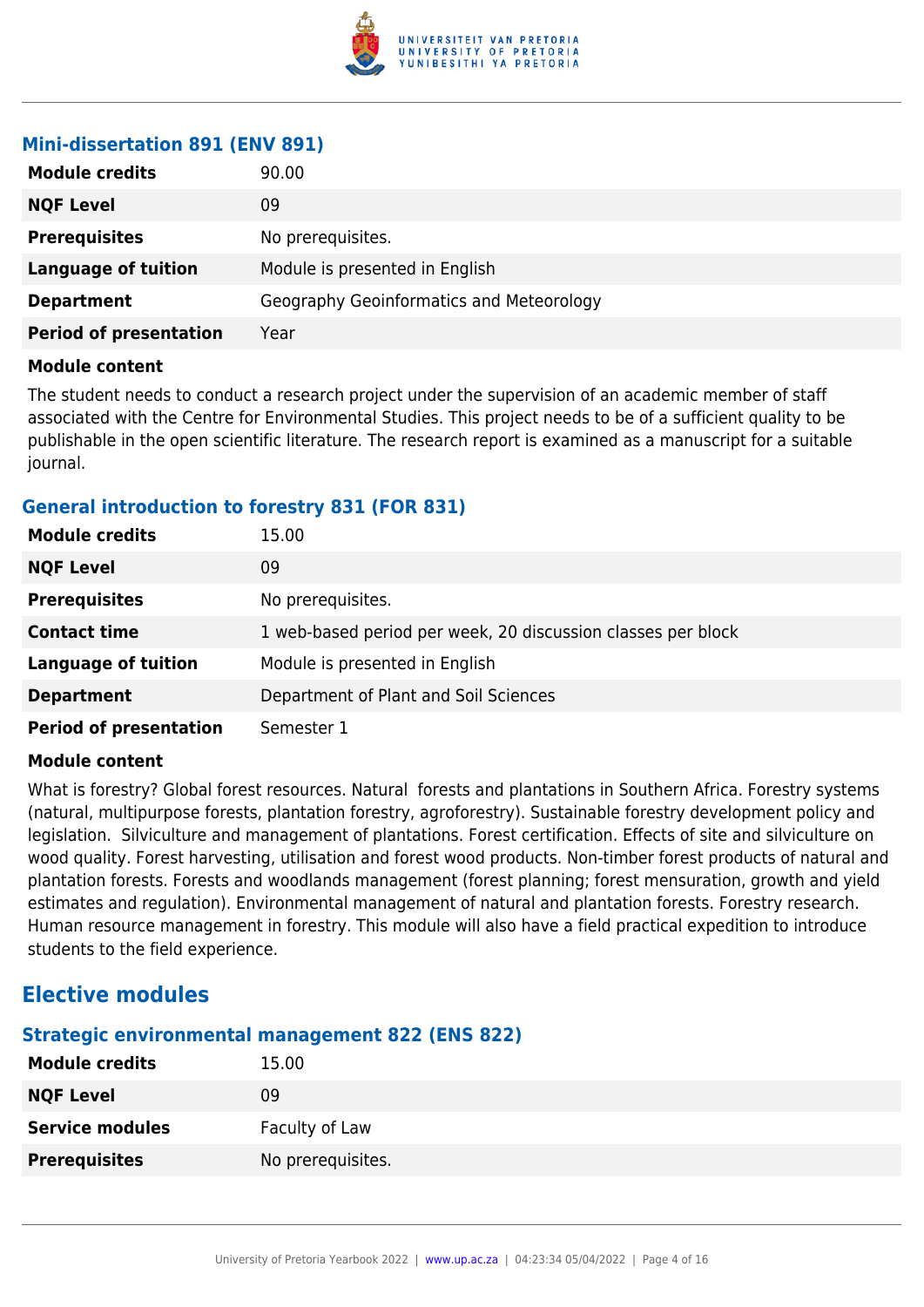

| <b>Contact time</b>           | 2 discussion classes per week, 5 lectures per week |
|-------------------------------|----------------------------------------------------|
| Language of tuition           | Module is presented in English                     |
| <b>Department</b>             | Geography Geoinformatics and Meteorology           |
| <b>Period of presentation</b> | Year                                               |

Strategic environmental planning: introduction, objectives and principles; levels; South African overview; guidelines: national and international; strategy and management; structure, strategy and agency; South African guidelines; diagnostic tools; RESP analysis; strategic resource planning; applications, implementation and control; development and policy implementation; South African environmental policy; evaluation frameworks; portfolio analysis; competitive forces; alliances; business benefits; intangibles, survival and catalytic contributions; South African legislation and regulations.

### **Environment and land reform 823 (ENS 823)**

| <b>Module credits</b>         | 15.00                                    |
|-------------------------------|------------------------------------------|
| <b>NQF Level</b>              | 09                                       |
| <b>Prerequisites</b>          | No prerequisites.                        |
| Language of tuition           | Module is presented in English           |
| <b>Department</b>             | Geography Geoinformatics and Meteorology |
| <b>Period of presentation</b> | Year                                     |

### **Module content**

The need and purpose of land reform in South Africa and its contribution towards sustainable socialenvironmental interaction. An overview of the global variety of land tenure systems, and tenure reform programmes in other countries. Overview of previous systems of land tenure in South Africa. Land reform policy in South Africa: restitution, redistribution, and tenure reform. Critical assessment of progress in terms of land reform objectives. Evaluation of the contribution of the South African land reform programme towards creating sustainable environments.

# **International environmental management systems 822 (ENV 822)**

| <b>Module credits</b>         | 15.00                               |
|-------------------------------|-------------------------------------|
| <b>NQF Level</b>              | 09                                  |
| <b>Prerequisites</b>          | No prerequisites.                   |
| <b>Contact time</b>           | 20 lectures over a period of 1 week |
| <b>Language of tuition</b>    | Module is presented in English      |
| <b>Department</b>             | Zoology and Entomology              |
| <b>Period of presentation</b> | Semester 2                          |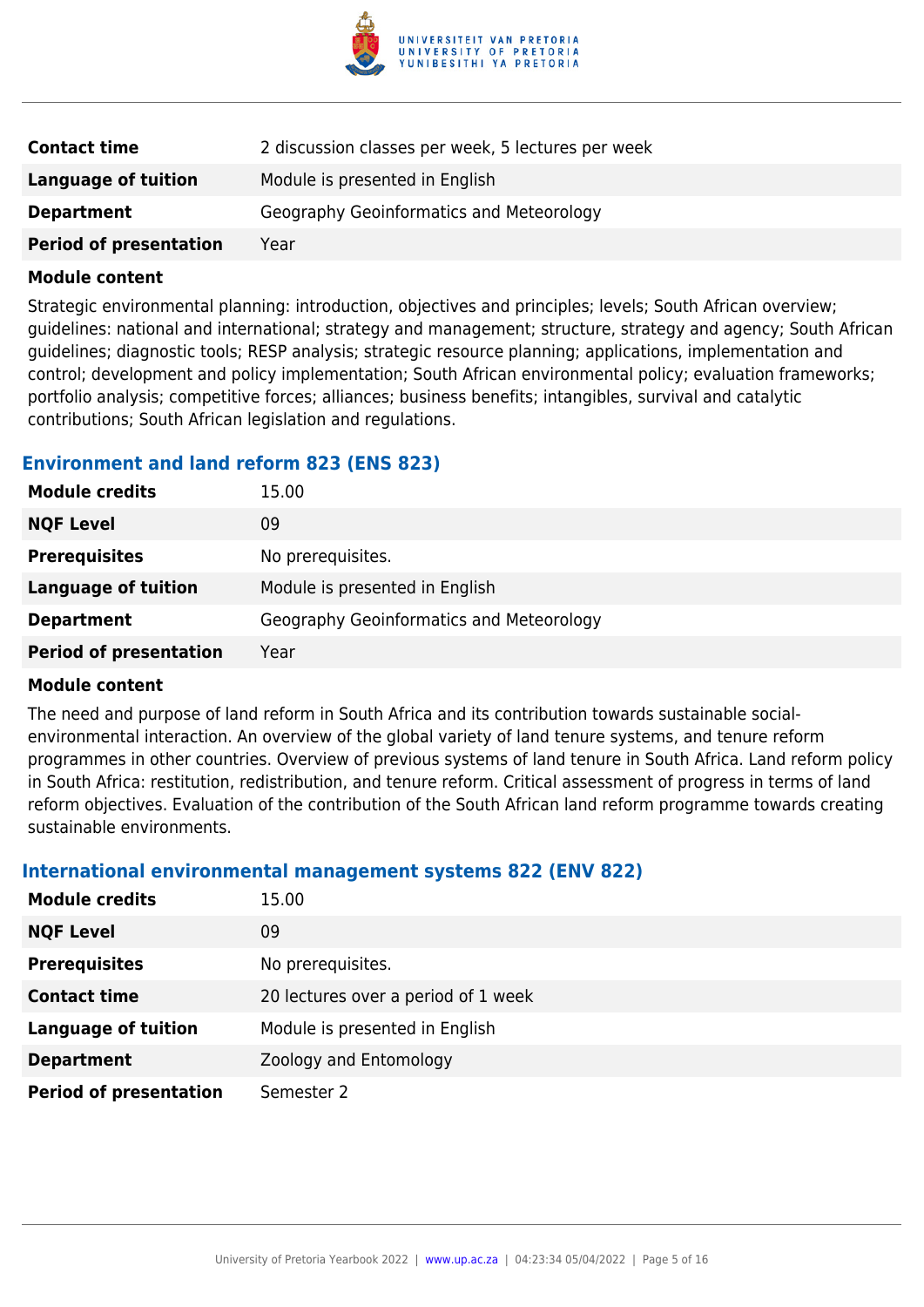

The ISO framework, environmental risks and opportunities for companies, global environmental concerns, environmental legislation, identification of environmental impacts, environmental certification and auditing, follow-up activities, the Forestry Stewardship Council framework, chain of custody requirements, production standards, FSC reporting.

(\*\* additional costs involved for international UK certificate)

### **Trees in a multifunctional landscape 833 (ENV 833)**

| <b>Module credits</b>         | 15.00                                                      |
|-------------------------------|------------------------------------------------------------|
| <b>NQF Level</b>              | 09                                                         |
| <b>Prerequisites</b>          | No prerequisites.                                          |
| <b>Contact time</b>           | 1 web-based period per week, 5 discussion classes per week |
| <b>Language of tuition</b>    | Module is presented in English                             |
| <b>Department</b>             | Department of Plant and Soil Sciences                      |
| <b>Period of presentation</b> | Quarter 3                                                  |

### **Module content**

Place and role of trees in multifunctional rural landscapes. Trees outside forests. Multipurpose trees. Trees and biodiversity. Trees and environmental services. Trees and sustainable development. Domesticated forests. Agroforestry (definition, classification, challenges and examples). Multiple use of forests and trees. Non-timber tree and forest products. Domestication of multipurpose trees. Forests and people. Trees and agricultural production systems (yield, interactions, synergy, competition, pests and diseases). Case-study examples from sub-Saharan Africa.

### **Forest resource use planning and management 832 (FOR 832)**

| <b>Module credits</b>         | 15.00                                                        |
|-------------------------------|--------------------------------------------------------------|
| <b>NQF Level</b>              | 09                                                           |
| <b>Prerequisites</b>          | No prerequisites.                                            |
| <b>Contact time</b>           | 1 web-based period per week, 20 discussion classes per block |
| <b>Language of tuition</b>    | Module is presented in English                               |
| <b>Department</b>             | Department of Plant and Soil Sciences                        |
| <b>Period of presentation</b> | Semester 1                                                   |

### **Module content**

Forest planning. Forest mensuration. Growth and yield models and its application in growth and yield simulators. Quantitative silviculture. Yield regulation and forest economics. GIS and spatial analysis in forestry.

### **Forest engineering 833 (FOR 833)**

| <b>Module credits</b> | 15.00 |
|-----------------------|-------|
| <b>NQF Level</b>      | 09    |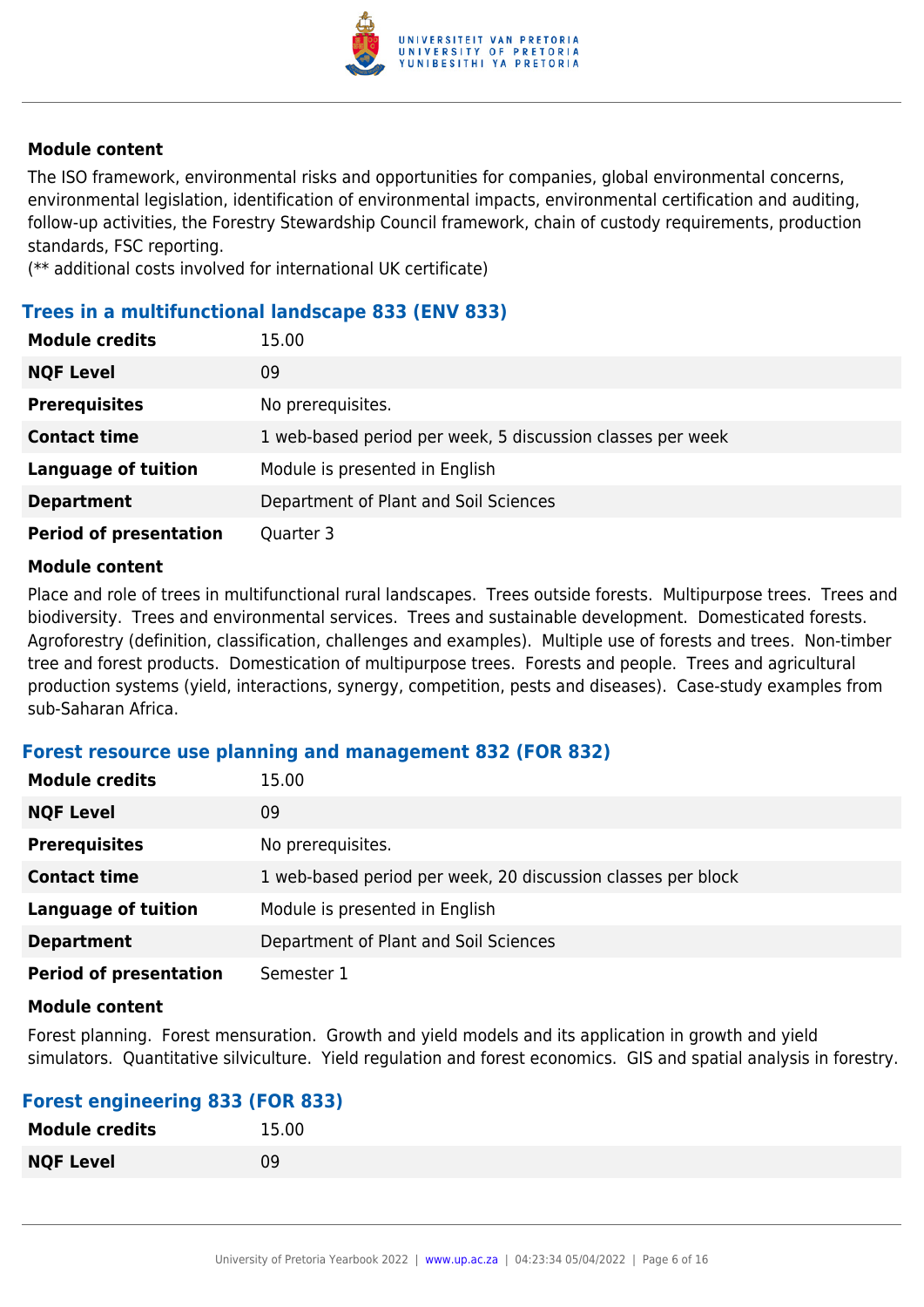

| <b>Prerequisites</b>          | No prerequisites.                                            |
|-------------------------------|--------------------------------------------------------------|
| <b>Contact time</b>           | 1 web-based period per week, 20 discussion classes per block |
| Language of tuition           | Module is presented in English                               |
| <b>Department</b>             | Department of Plant and Soil Sciences                        |
| <b>Period of presentation</b> | Semester 2                                                   |

Forest road engineering. Forest road system management. Forest operations analysis. Production planning. Strategic and tactical planning techniques. Forest operations design. Forest transportation systems. Harvesting management. Logging mechanics.

### **Wood science and forest products 834 (FOR 834)**

| <b>Module credits</b>         | 15.00                                                        |
|-------------------------------|--------------------------------------------------------------|
| <b>NQF Level</b>              | 09                                                           |
| <b>Prerequisites</b>          | No prerequisites.                                            |
| <b>Contact time</b>           | 1 web-based period per week, 20 discussion classes per block |
| <b>Language of tuition</b>    | Module is presented in English                               |
| <b>Department</b>             | Department of Plant and Soil Sciences                        |
| <b>Period of presentation</b> | Semester 2                                                   |

#### **Module content**

Common characteristics of wood. Properties controlling the technical performance of wood. Natural growth phenomena affecting wood quality. Effect of site and silviculture on wood quality. The genetics of wood. Sawmilling and wood drying. Composite wood products. Deterioration of wood and wood products and methods of protection.

### **Forest ecology and management 835 (FOR 835)**

| <b>Module credits</b>         | 15.00                                                        |
|-------------------------------|--------------------------------------------------------------|
| <b>NQF Level</b>              | 09                                                           |
| <b>Prerequisites</b>          | No prerequisites.                                            |
| <b>Contact time</b>           | 1 web-based period per week, 20 discussion classes per block |
| <b>Language of tuition</b>    | Module is presented in English                               |
| <b>Department</b>             | Department of Plant and Soil Sciences                        |
| <b>Period of presentation</b> | Semester 2                                                   |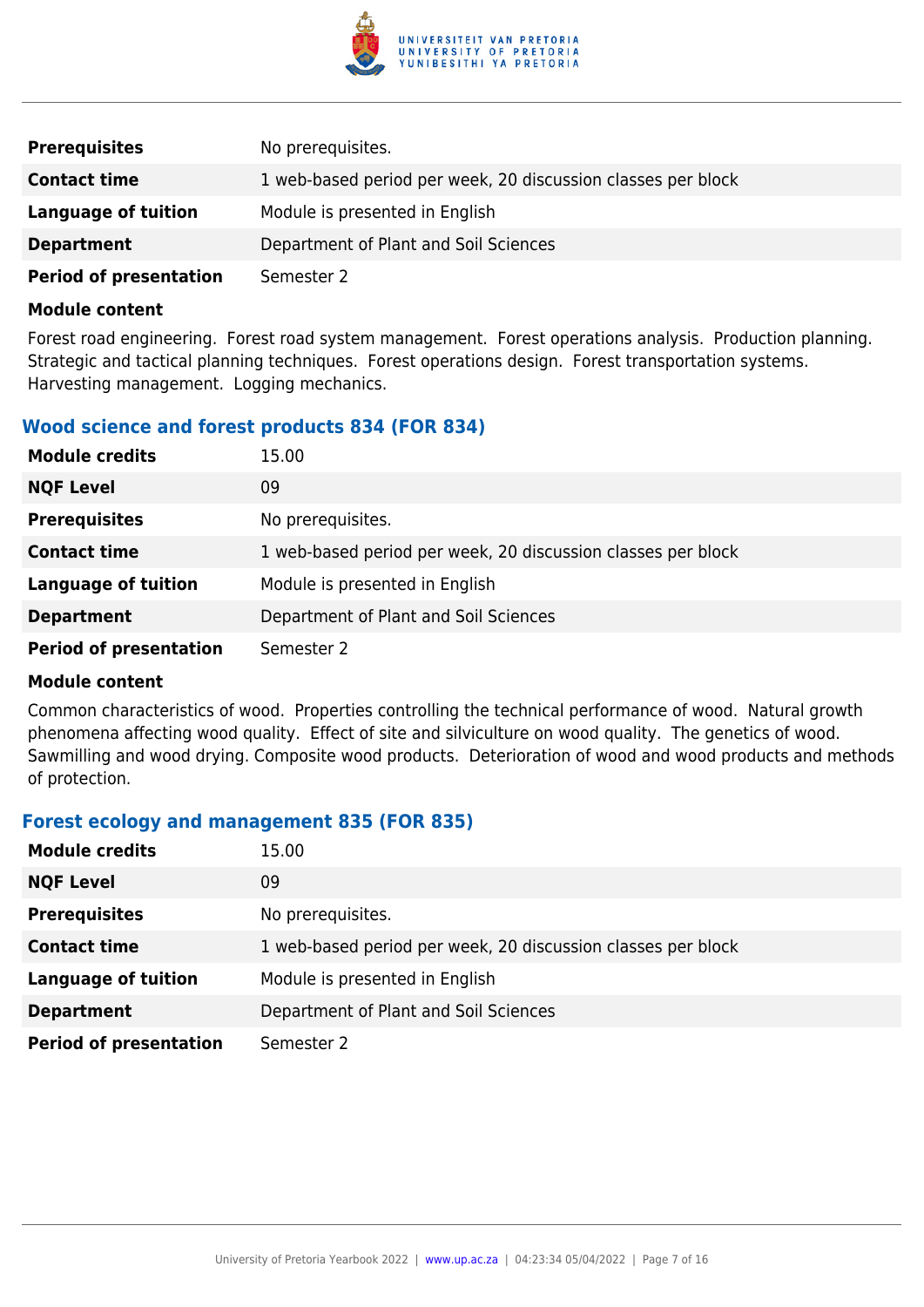

Structure and function of natural forests, species composition and diversity, disturbance processes and regimes, recovery (succession) concepts and theory, biodiversity in forest ecosystems, energy and nutrient flux in natural forest ecosystems. Resource assessment and planning. Silvicultural systems and management of natural forests (and woodlands), natural regeneration and forest rehabilitation management for sustainability of natural forest ecosystems: multiple use for timber and non-timber forest products, forest rehabilitation (invader plants, mining, degraded forests).

## **Silviculture 836 (FOR 836)**

| <b>Module credits</b>         | 15.00                                                       |
|-------------------------------|-------------------------------------------------------------|
| <b>NQF Level</b>              | 09                                                          |
| <b>Prerequisites</b>          | No prerequisites.                                           |
| <b>Contact time</b>           | 1 web-based period per week, 20 discussion classes per week |
| <b>Language of tuition</b>    | Module is presented in English                              |
| <b>Department</b>             | Department of Plant and Soil Sciences                       |
| <b>Period of presentation</b> | Semester 1                                                  |

### **Module content**

Understand the development of modern plantation forestry. Commercial plantation species. Forest pests and diseases. Forestry site classification. Basis of forestry rotation length (economics, biological, wood quality). Effect of silvicultural practices on wood quality (managing wood quality). Forestry management regimes for different species and end products. Pros and cons of plantation forestry on the environment. Fire management. Propagation techniques for forestry systems and bio-renewable resources, ecological basis of silviculture and fire management systems.

## **Forest resource economics and policy 831 (LEK 831)**

| <b>Module credits</b>         | 20.00                                            |
|-------------------------------|--------------------------------------------------|
| <b>NQF Level</b>              | 09                                               |
| <b>Prerequisites</b>          | No prerequisites.                                |
| <b>Contact time</b>           | 1 discussion class per week, 2 lectures per week |
| <b>Language of tuition</b>    | Module is presented in English                   |
| <b>Department</b>             | Department of Plant and Soil Sciences            |
| <b>Period of presentation</b> | Semester 2                                       |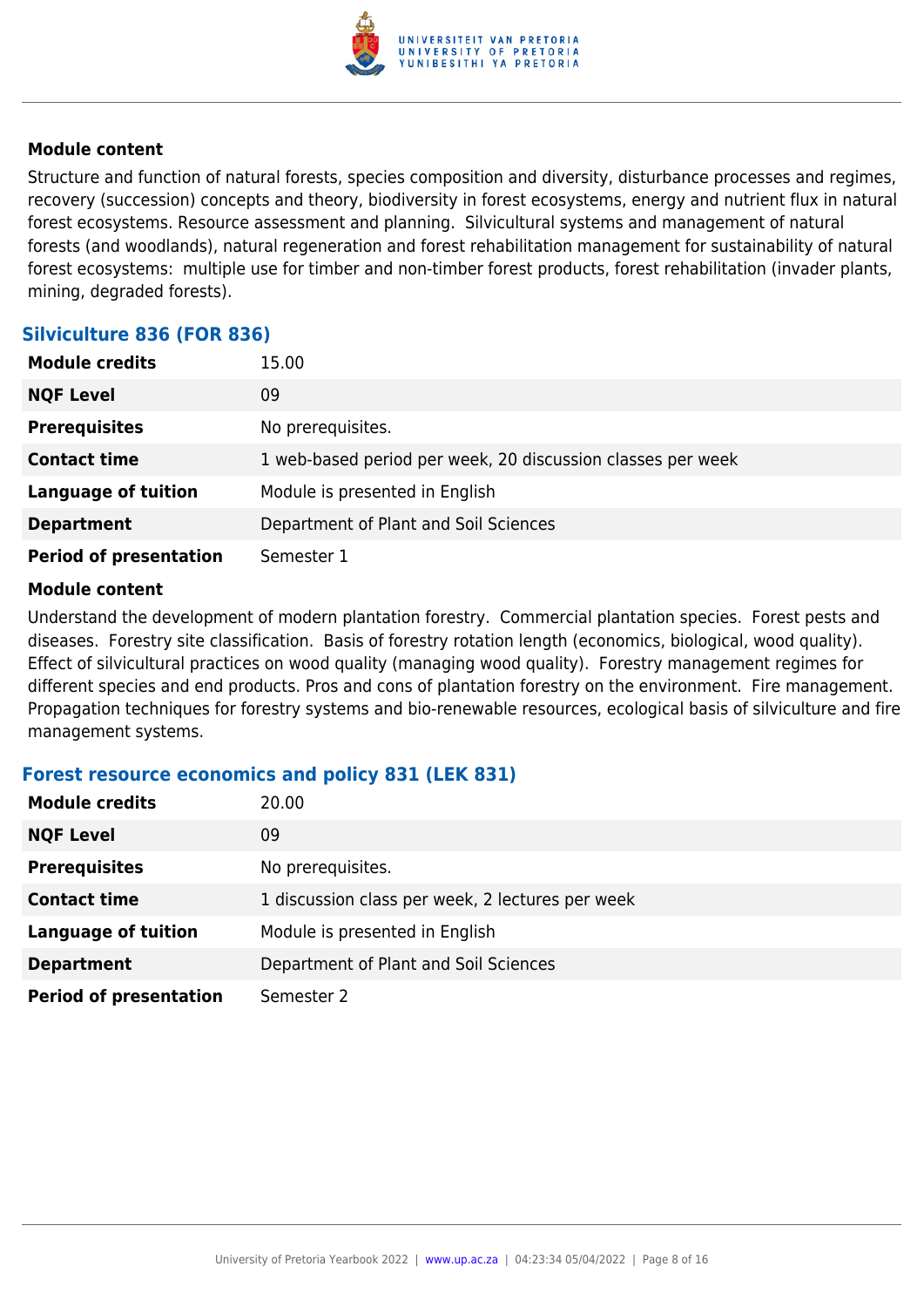

The economics of optimal management of cultivated and natural forests. Optimal rotation age and harvesting in timber production. Managing forest for their non-timber services. The multiple ecosystem services of forest and their contributions to human wellbeing. Economic valuation of the services of forest ecosystems. Forest resource rents and their capture and distribution under different property rights regimes. Regulation and taxation of forest users. Designing logging concessions and forest exploitation policies. Forest resource accounting and optimal management of the resource rents. Communities and forests. Case study examples from Sub-Saharan Africa.

### **Environmental change 881 (OMS 881)**

| <b>Module credits</b>         | 15.00                                    |
|-------------------------------|------------------------------------------|
| <b>NQF Level</b>              | 09                                       |
| <b>Prerequisites</b>          | No prerequisites.                        |
| Language of tuition           | Module is presented in English           |
| <b>Department</b>             | Geography Geoinformatics and Meteorology |
| <b>Period of presentation</b> | Year                                     |

### **Module content**

This module involves the study of the causes and consequences of environmental change from multidisciplinary perspectives. A focus of this course is human environmental interactions. Past processes leading to environmental change will also be discussed. In a given period, the following will be investigated: principles of environmental change, causes and consequences of environmental change, Global warming and climate change: causes and impacts of climate change on natural resources; water, forests, biodiversity, land use and land cover change, environmental/Climate change and infectious disease, human dimensions of global change and Climate change political responses including the Kyoto protocol. Mitigation and adaptation strategies to climate change and effects of Climate change on sustainable development.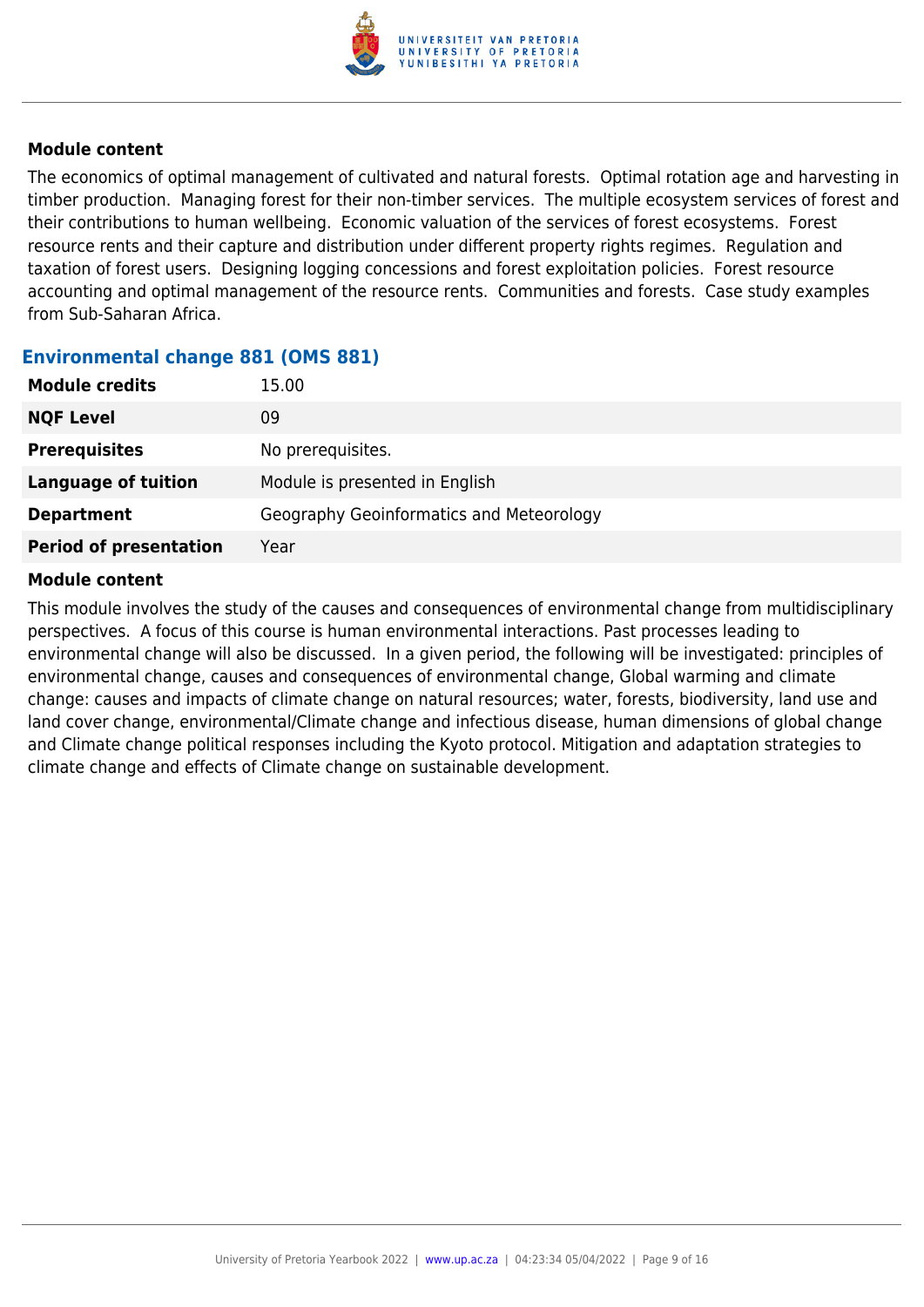

# Curriculum: Final year

**Minimum credits: 180**

# **Core modules**

## **Environmental paradigms 810 (ENV 810)**

| <b>Module credits</b>         | 15.00                                    |
|-------------------------------|------------------------------------------|
| <b>NQF Level</b>              | 09                                       |
| <b>Prerequisites</b>          | No prerequisites.                        |
| <b>Contact time</b>           | 5 discussion classes per week            |
| <b>Language of tuition</b>    | Module is presented in English           |
| <b>Department</b>             | Geography Geoinformatics and Meteorology |
| <b>Period of presentation</b> | Semester 1                               |

### **Module content**

Environmental philosophy and ethics, environmental ecology, environment, society and development, environmental economics, environmental management, critical resources management: water utilisation, air quality control, land-use planning: soil characteristics, biodiversity planning, critical resource management: determinism vs co-evolutionary environmental frameworks, research methodology and practice.

### **Environmental law 816 (ENV 816)**

| <b>Module credits</b>         | 15.00                                                                  |
|-------------------------------|------------------------------------------------------------------------|
| <b>NQF Level</b>              | 09                                                                     |
| <b>Service modules</b>        | Faculty of Law                                                         |
| <b>Prerequisites</b>          | No prerequisites.                                                      |
| <b>Contact time</b>           | 1 lecture per week, 1 web-based period per week, 2 practicals per week |
| <b>Language of tuition</b>    | Module is presented in English                                         |
| <b>Department</b>             | Geography Geoinformatics and Meteorology                               |
| <b>Period of presentation</b> | Semester 1 or Semester 2                                               |

### **Module content**

Legislation for sustainable development within the framework of international agreements, the different acts affecting water quality and water use, the SEMAs within the NEMA framework, the NEMA EIA regulations, legislation pertaining to hazardous substances, interaction between mining development and NEMA, energy law, strategic environmental legislation, marine and coastal management.

### **Mini-dissertation 891 (ENV 891)**

| <b>Module credits</b> | 90.00 |
|-----------------------|-------|
| <b>NQF Level</b>      | 09    |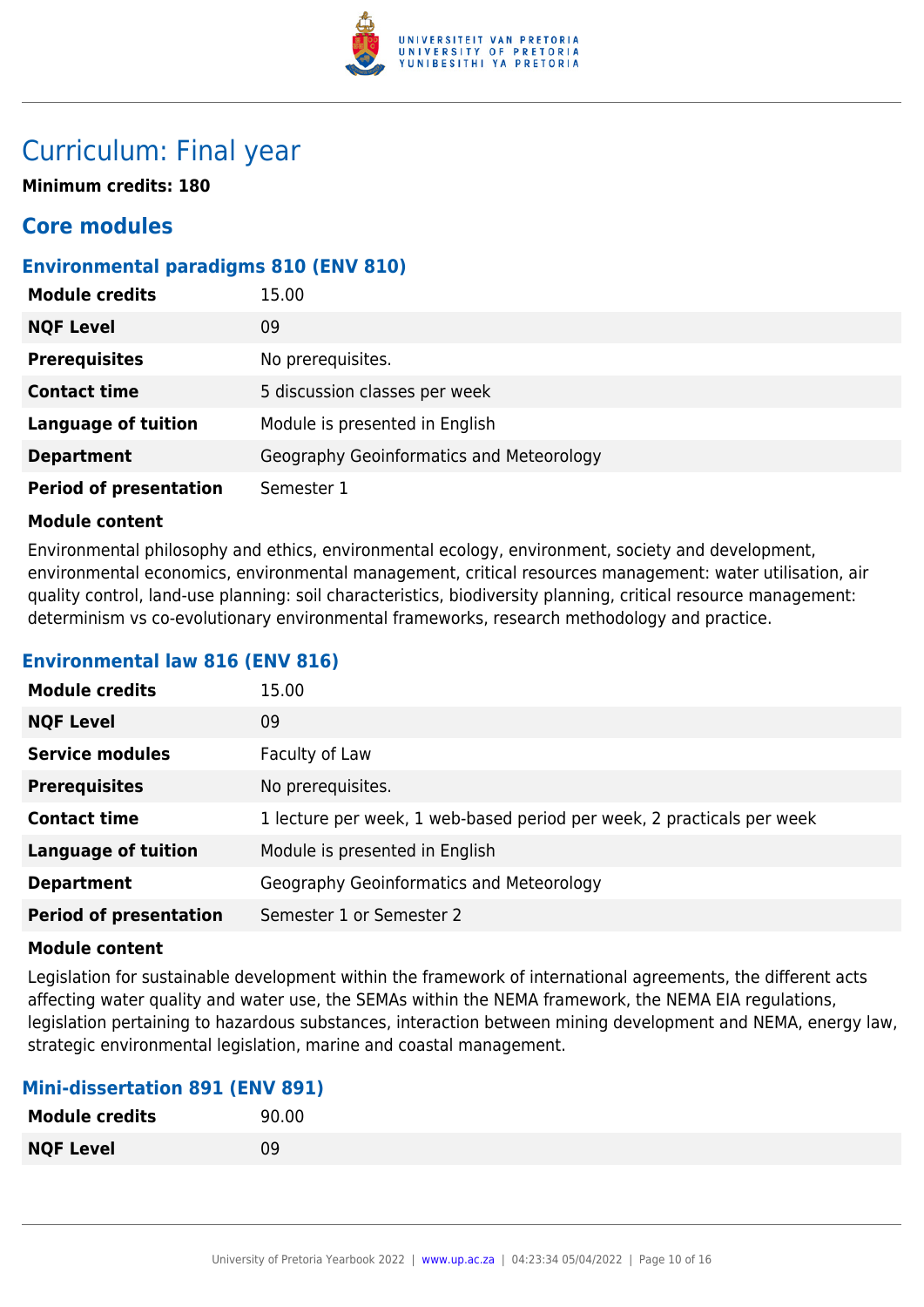

| <b>Prerequisites</b>          | No prerequisites.                        |
|-------------------------------|------------------------------------------|
| Language of tuition           | Module is presented in English           |
| <b>Department</b>             | Geography Geoinformatics and Meteorology |
| <b>Period of presentation</b> | Year                                     |

The student needs to conduct a research project under the supervision of an academic member of staff associated with the Centre for Environmental Studies. This project needs to be of a sufficient quality to be publishable in the open scientific literature. The research report is examined as a manuscript for a suitable journal.

## **General introduction to forestry 831 (FOR 831)**

| <b>Module credits</b>         | 15.00                                                        |
|-------------------------------|--------------------------------------------------------------|
| <b>NQF Level</b>              | 09                                                           |
| <b>Prerequisites</b>          | No prerequisites.                                            |
| <b>Contact time</b>           | 1 web-based period per week, 20 discussion classes per block |
| <b>Language of tuition</b>    | Module is presented in English                               |
| <b>Department</b>             | Department of Plant and Soil Sciences                        |
| <b>Period of presentation</b> | Semester 1                                                   |

### **Module content**

What is forestry? Global forest resources. Natural forests and plantations in Southern Africa. Forestry systems (natural, multipurpose forests, plantation forestry, agroforestry). Sustainable forestry development policy and legislation. Silviculture and management of plantations. Forest certification. Effects of site and silviculture on wood quality. Forest harvesting, utilisation and forest wood products. Non-timber forest products of natural and plantation forests. Forests and woodlands management (forest planning; forest mensuration, growth and yield estimates and regulation). Environmental management of natural and plantation forests. Forestry research. Human resource management in forestry. This module will also have a field practical expedition to introduce students to the field experience.

# **Elective modules**

### **Strategic environmental management 822 (ENS 822)**

| <b>Module credits</b>      | 15.00                                              |
|----------------------------|----------------------------------------------------|
| <b>NQF Level</b>           | 09                                                 |
| <b>Service modules</b>     | Faculty of Law                                     |
| <b>Prerequisites</b>       | No prerequisites.                                  |
| <b>Contact time</b>        | 2 discussion classes per week, 5 lectures per week |
| <b>Language of tuition</b> | Module is presented in English                     |
| <b>Department</b>          | Geography Geoinformatics and Meteorology           |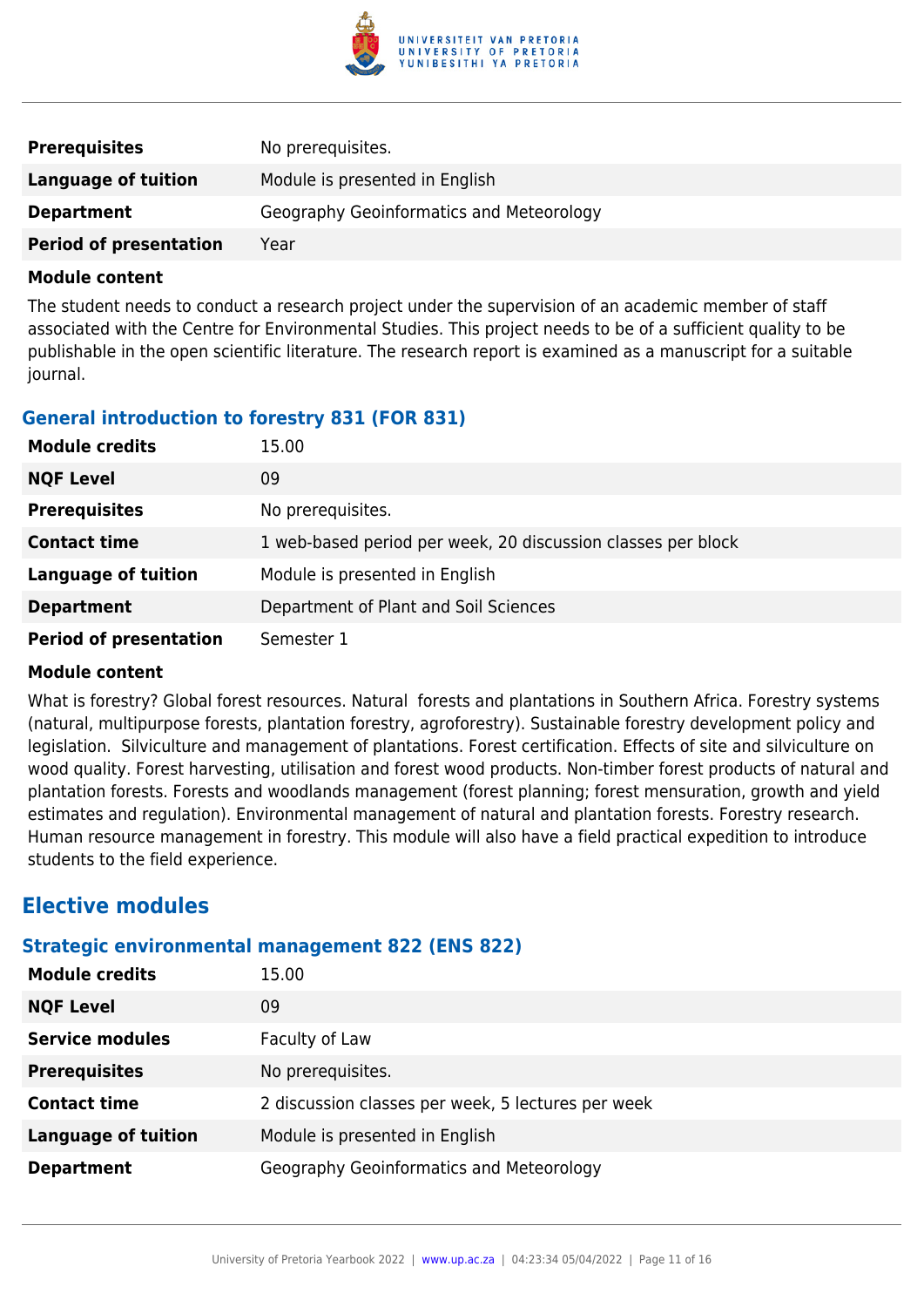

### **Period of presentation** Year

### **Module content**

Strategic environmental planning: introduction, objectives and principles; levels; South African overview; guidelines: national and international; strategy and management; structure, strategy and agency; South African guidelines; diagnostic tools; RESP analysis; strategic resource planning; applications, implementation and control; development and policy implementation; South African environmental policy; evaluation frameworks; portfolio analysis; competitive forces; alliances; business benefits; intangibles, survival and catalytic contributions; South African legislation and regulations.

## **Environment and land reform 823 (ENS 823)**

| <b>Module credits</b>         | 15.00                                    |
|-------------------------------|------------------------------------------|
| <b>NQF Level</b>              | 09                                       |
| <b>Prerequisites</b>          | No prerequisites.                        |
| Language of tuition           | Module is presented in English           |
| <b>Department</b>             | Geography Geoinformatics and Meteorology |
| <b>Period of presentation</b> | Year                                     |

### **Module content**

The need and purpose of land reform in South Africa and its contribution towards sustainable socialenvironmental interaction. An overview of the global variety of land tenure systems, and tenure reform programmes in other countries. Overview of previous systems of land tenure in South Africa. Land reform policy in South Africa: restitution, redistribution, and tenure reform. Critical assessment of progress in terms of land reform objectives. Evaluation of the contribution of the South African land reform programme towards creating sustainable environments.

## **International environmental management systems 822 (ENV 822)**

| <b>Module credits</b>         | 15.00                               |
|-------------------------------|-------------------------------------|
| <b>NQF Level</b>              | 09                                  |
| <b>Prerequisites</b>          | No prerequisites.                   |
| <b>Contact time</b>           | 20 lectures over a period of 1 week |
| <b>Language of tuition</b>    | Module is presented in English      |
| <b>Department</b>             | Zoology and Entomology              |
| <b>Period of presentation</b> | Semester 2                          |

### **Module content**

The ISO framework, environmental risks and opportunities for companies, global environmental concerns, environmental legislation, identification of environmental impacts, environmental certification and auditing, follow-up activities, the Forestry Stewardship Council framework, chain of custody requirements, production standards, FSC reporting.

(\*\* additional costs involved for international UK certificate)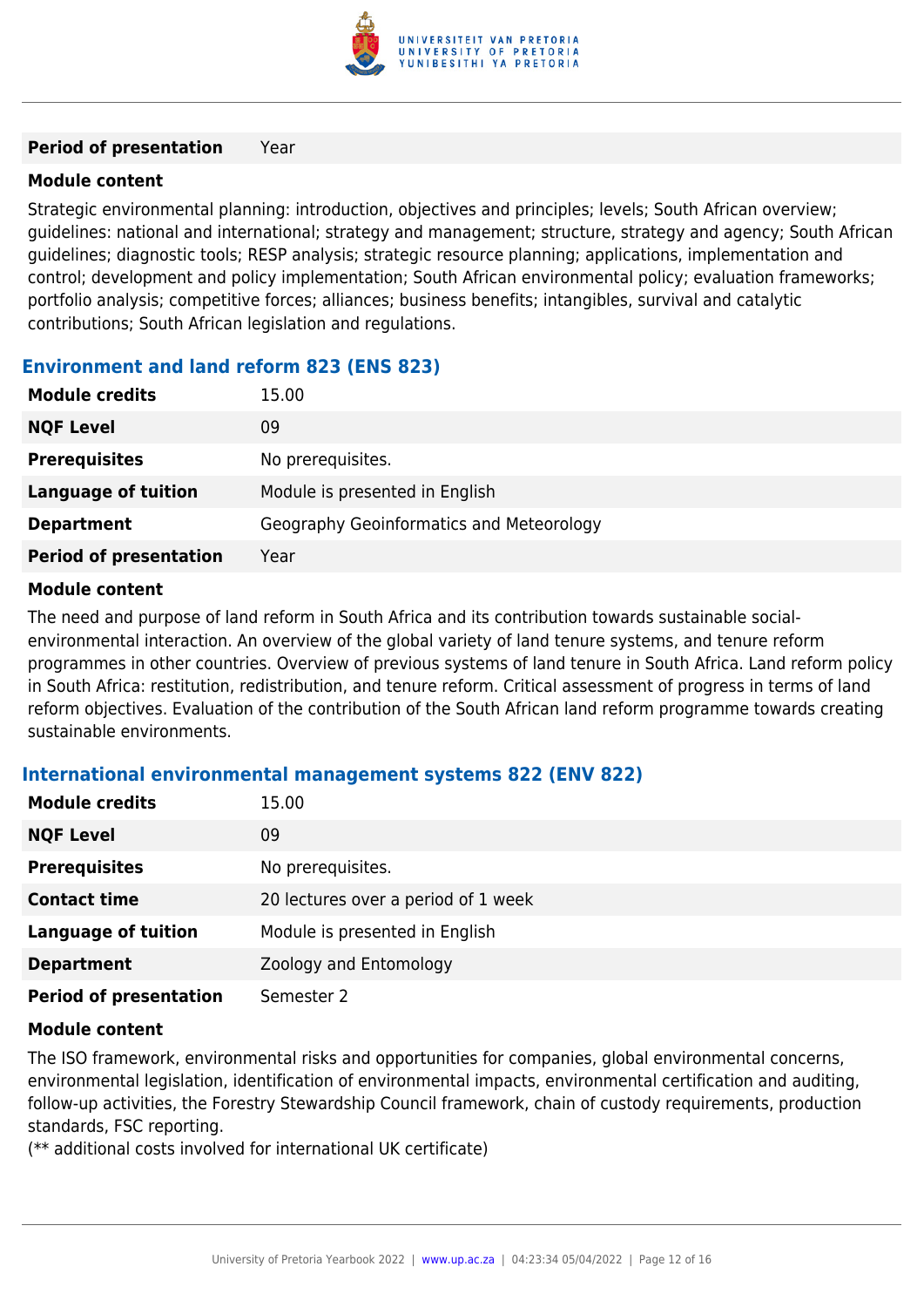

# **Trees in a multifunctional landscape 833 (ENV 833)**

| <b>Module credits</b>         | 15.00                                                      |
|-------------------------------|------------------------------------------------------------|
| <b>NQF Level</b>              | 09                                                         |
| <b>Prerequisites</b>          | No prerequisites.                                          |
| <b>Contact time</b>           | 1 web-based period per week, 5 discussion classes per week |
| <b>Language of tuition</b>    | Module is presented in English                             |
| <b>Department</b>             | Department of Plant and Soil Sciences                      |
| <b>Period of presentation</b> | Quarter 3                                                  |

### **Module content**

Place and role of trees in multifunctional rural landscapes. Trees outside forests. Multipurpose trees. Trees and biodiversity. Trees and environmental services. Trees and sustainable development. Domesticated forests. Agroforestry (definition, classification, challenges and examples). Multiple use of forests and trees. Non-timber tree and forest products. Domestication of multipurpose trees. Forests and people. Trees and agricultural production systems (yield, interactions, synergy, competition, pests and diseases). Case-study examples from sub-Saharan Africa.

### **Forest resource use planning and management 832 (FOR 832)**

| <b>Module credits</b>         | 15.00                                                        |
|-------------------------------|--------------------------------------------------------------|
| <b>NQF Level</b>              | 09                                                           |
| <b>Prerequisites</b>          | No prerequisites.                                            |
| <b>Contact time</b>           | 1 web-based period per week, 20 discussion classes per block |
| <b>Language of tuition</b>    | Module is presented in English                               |
| <b>Department</b>             | Department of Plant and Soil Sciences                        |
| <b>Period of presentation</b> | Semester 1                                                   |

### **Module content**

Forest planning. Forest mensuration. Growth and yield models and its application in growth and yield simulators. Quantitative silviculture. Yield regulation and forest economics. GIS and spatial analysis in forestry.

## **Forest engineering 833 (FOR 833)**

| <b>Module credits</b>         | 15.00                                                        |
|-------------------------------|--------------------------------------------------------------|
| <b>NQF Level</b>              | 09                                                           |
| <b>Prerequisites</b>          | No prerequisites.                                            |
| <b>Contact time</b>           | 1 web-based period per week, 20 discussion classes per block |
| <b>Language of tuition</b>    | Module is presented in English                               |
| <b>Department</b>             | Department of Plant and Soil Sciences                        |
| <b>Period of presentation</b> | Semester 2                                                   |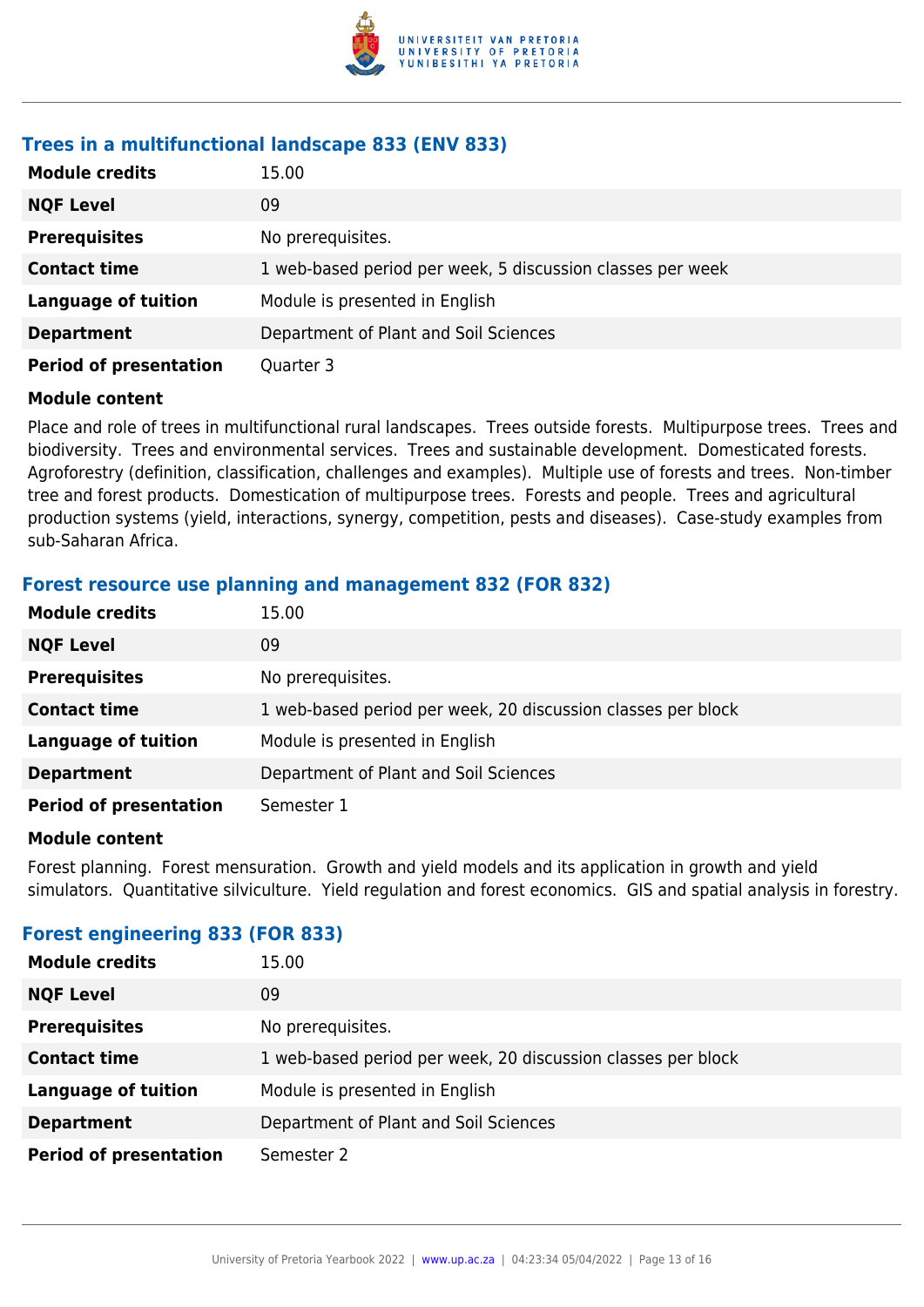

Forest road engineering. Forest road system management. Forest operations analysis. Production planning. Strategic and tactical planning techniques. Forest operations design. Forest transportation systems. Harvesting management. Logging mechanics.

### **Wood science and forest products 834 (FOR 834)**

| <b>Module credits</b>         | 15.00                                                        |
|-------------------------------|--------------------------------------------------------------|
| <b>NQF Level</b>              | 09                                                           |
| <b>Prerequisites</b>          | No prerequisites.                                            |
| <b>Contact time</b>           | 1 web-based period per week, 20 discussion classes per block |
| <b>Language of tuition</b>    | Module is presented in English                               |
| <b>Department</b>             | Department of Plant and Soil Sciences                        |
| <b>Period of presentation</b> | Semester 2                                                   |

### **Module content**

Common characteristics of wood. Properties controlling the technical performance of wood. Natural growth phenomena affecting wood quality. Effect of site and silviculture on wood quality. The genetics of wood. Sawmilling and wood drying. Composite wood products. Deterioration of wood and wood products and methods of protection.

### **Forest ecology and management 835 (FOR 835)**

| <b>Module credits</b>         | 15.00                                                        |
|-------------------------------|--------------------------------------------------------------|
| <b>NQF Level</b>              | 09                                                           |
| <b>Prerequisites</b>          | No prerequisites.                                            |
| <b>Contact time</b>           | 1 web-based period per week, 20 discussion classes per block |
| <b>Language of tuition</b>    | Module is presented in English                               |
| <b>Department</b>             | Department of Plant and Soil Sciences                        |
| <b>Period of presentation</b> | Semester 2                                                   |

### **Module content**

Structure and function of natural forests, species composition and diversity, disturbance processes and regimes, recovery (succession) concepts and theory, biodiversity in forest ecosystems, energy and nutrient flux in natural forest ecosystems. Resource assessment and planning. Silvicultural systems and management of natural forests (and woodlands), natural regeneration and forest rehabilitation management for sustainability of natural forest ecosystems: multiple use for timber and non-timber forest products, forest rehabilitation (invader plants, mining, degraded forests).

### **Silviculture 836 (FOR 836)**

| <b>Module credits</b> | 15.00 |
|-----------------------|-------|
| <b>NQF Level</b>      | 09    |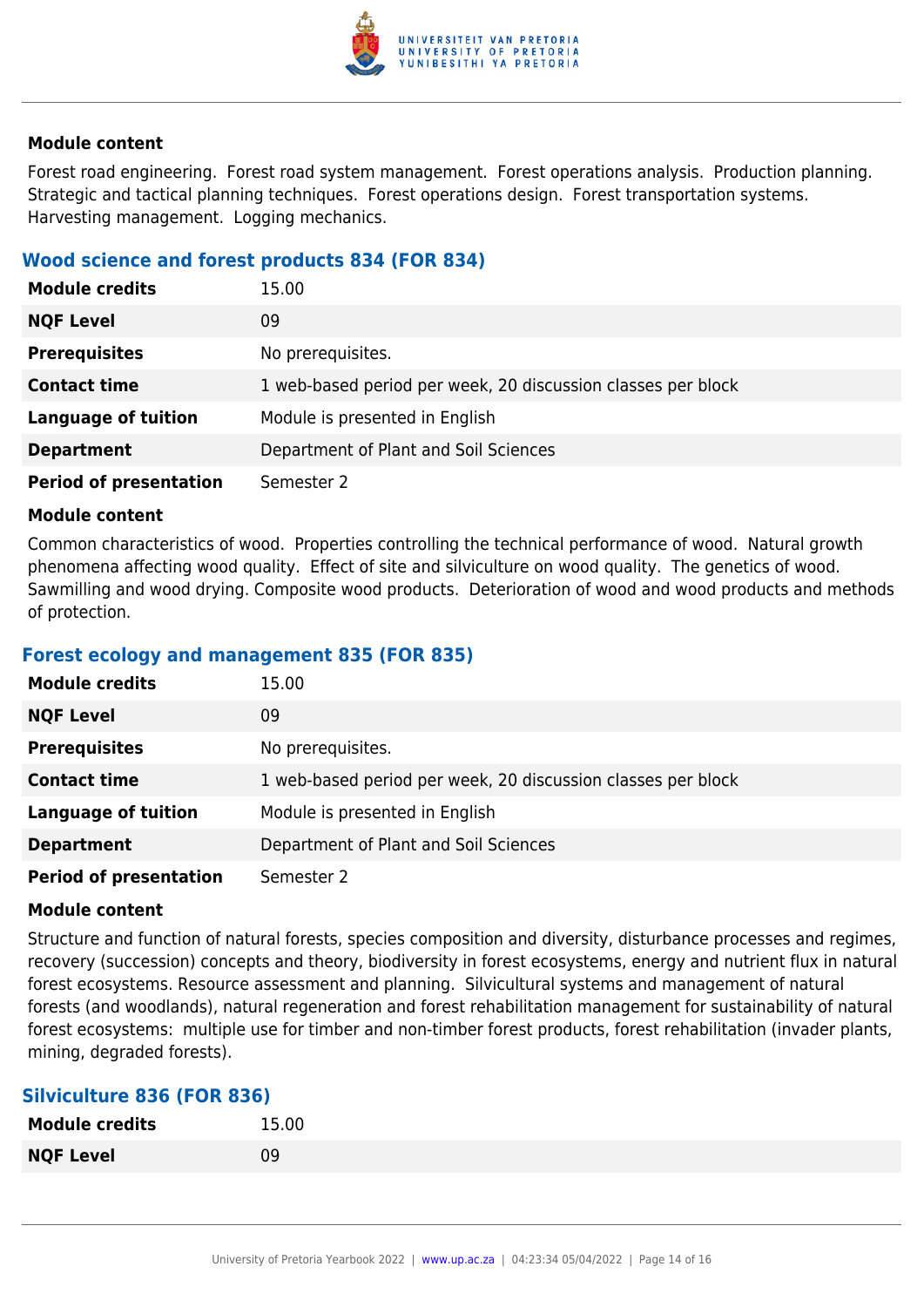

| <b>Prerequisites</b>          | No prerequisites.                                           |
|-------------------------------|-------------------------------------------------------------|
| <b>Contact time</b>           | 1 web-based period per week, 20 discussion classes per week |
| Language of tuition           | Module is presented in English                              |
| <b>Department</b>             | Department of Plant and Soil Sciences                       |
| <b>Period of presentation</b> | Semester 1                                                  |

Understand the development of modern plantation forestry. Commercial plantation species. Forest pests and diseases. Forestry site classification. Basis of forestry rotation length (economics, biological, wood quality). Effect of silvicultural practices on wood quality (managing wood quality). Forestry management regimes for different species and end products. Pros and cons of plantation forestry on the environment. Fire management. Propagation techniques for forestry systems and bio-renewable resources, ecological basis of silviculture and fire management systems.

### **Forest resource economics and policy 831 (LEK 831)**

| <b>Module credits</b>         | 20.00                                            |
|-------------------------------|--------------------------------------------------|
| <b>NQF Level</b>              | 09                                               |
| <b>Prerequisites</b>          | No prerequisites.                                |
| <b>Contact time</b>           | 1 discussion class per week, 2 lectures per week |
| <b>Language of tuition</b>    | Module is presented in English                   |
| <b>Department</b>             | Department of Plant and Soil Sciences            |
| <b>Period of presentation</b> | Semester 2                                       |

### **Module content**

The economics of optimal management of cultivated and natural forests. Optimal rotation age and harvesting in timber production. Managing forest for their non-timber services. The multiple ecosystem services of forest and their contributions to human wellbeing. Economic valuation of the services of forest ecosystems. Forest resource rents and their capture and distribution under different property rights regimes. Regulation and taxation of forest users. Designing logging concessions and forest exploitation policies. Forest resource accounting and optimal management of the resource rents. Communities and forests. Case study examples from Sub-Saharan Africa.

### **Environmental change 881 (OMS 881)**

| <b>Module credits</b>         | 15.00                                    |
|-------------------------------|------------------------------------------|
| <b>NQF Level</b>              | 09                                       |
| <b>Prerequisites</b>          | No prerequisites.                        |
| <b>Language of tuition</b>    | Module is presented in English           |
| <b>Department</b>             | Geography Geoinformatics and Meteorology |
| <b>Period of presentation</b> | Year                                     |